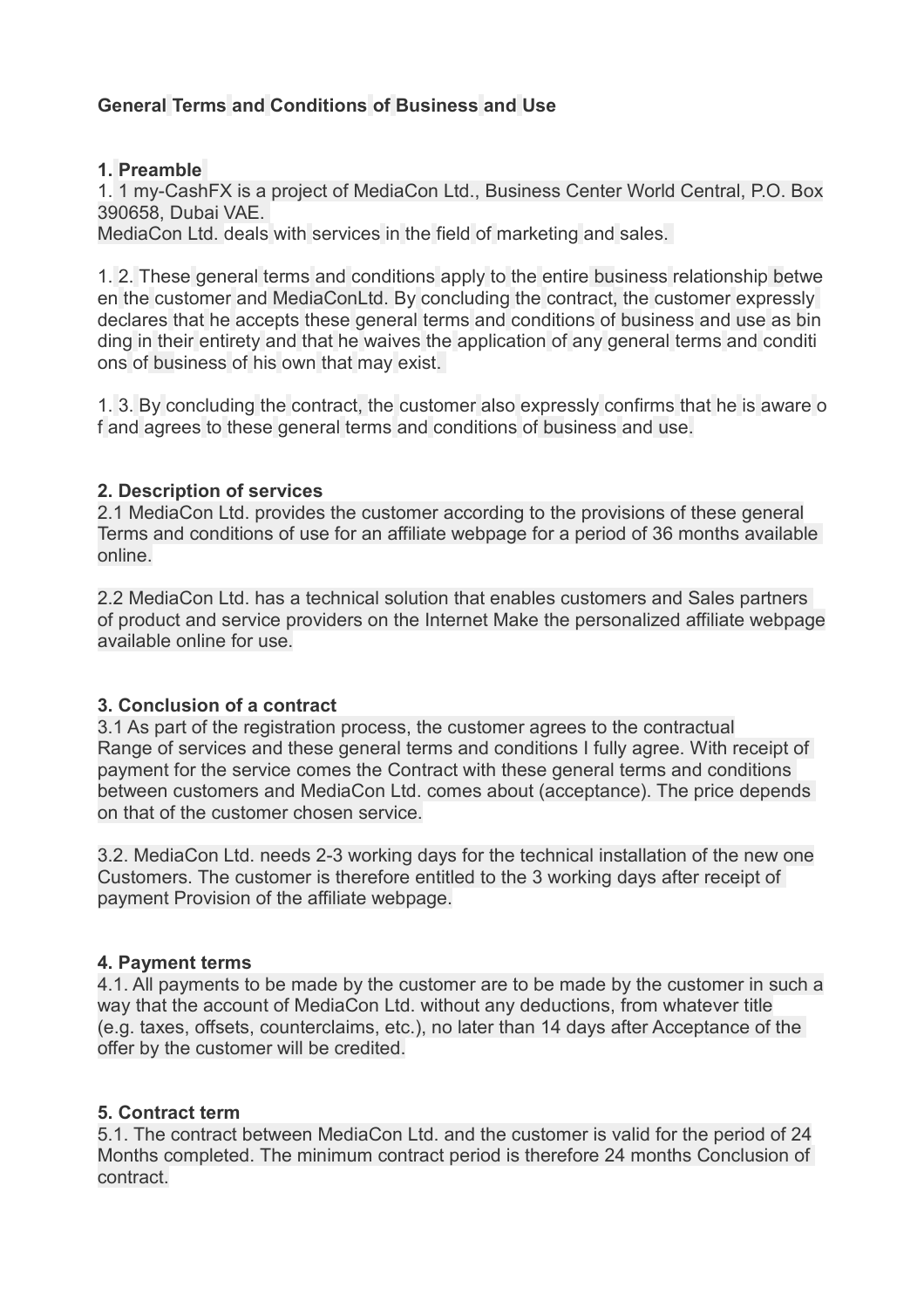5.2. If the contract is not signed in writing by the end of the minimum contract period If the customer is canceled, the contract is automatically extended after the 24 months have elapsed for another 12 months. The contract extensions are free of charge for the customer.

## **6. Limitation of Liability**

6.1 MediaCon Ltd. provides the contractually agreed service with great care. MediaCon Ltd. is in no way liable for the constant availability of the services or for the Integrity and availability of those stored by the customer in the MediaCon Ltd. system Data.

6.2. MediaCon Ltd. is liable for personal injury caused. In the case of others MediaCon Ltd. is liable for damage, malfunctions, illegal system access or loss of data and their employees, legal representatives or executives under no circumstances for a cause by negligence. MediaCon Ltd. is not liable for lost profits, consequential damage or indirect damage (third party damage) to the customer.

6.3. MediaCon Ltd. is not liable for failures, damage or delays due to force majeure or events that are not foreseeable or merely temporary and MediaCon Ltd. is not responsible for gross negligence or intent.

6.4. These include in particular but not exclusively natural disasters, fire, States of war or employee revolts at the locations of the servers, crises on Electricity market, change in the legal situation after the conclusion of the contract, hacker attacks on the System of MediaCon Ltd. or its server, more comprehensive and urgent Maintenance requirements of the systems and servers, pandemic, official orders and others sovereign interventions, power outages, failure of network structures such as data services andGateways from other operators. Such events are not considered a breach of contract through MediaCon Ltd.

6.5. MediaCon Ltd. is entitled to its services in the event of such events temporarily interrupt. The customer arise from such Interruption no claims against MediaCon Ltd..

6.6. Should it lead to such an event or a comparable event System failure or delay of more than 4 weeks is both the customer as well as MediaCon Ltd. are entitled to extraordinary termination of the contract. If the customer wishes to make use of this extraordinary right of termination, so he has to adhere to the procedure according to point 9.2. In this case, the customer does not have one Repayment claim.

6.7. Apart from statutory information obligations,MediaCon Ltd. does not meet any further information obligation. MediaCon Ltd. is not liable for those on their web pages and information provided as part of the service, including yours Correctness, completeness and usefulness.

## **7. Termination of the contract by the customer**

7.1. The customer has the right to sign the contract at any time in writing or by email Properly terminate proof of identity at the end of each month. The contract applies then as resolved. A repayment or compensation claim by the customer there is no ordinary termination of the contract against MediaCon Ltd.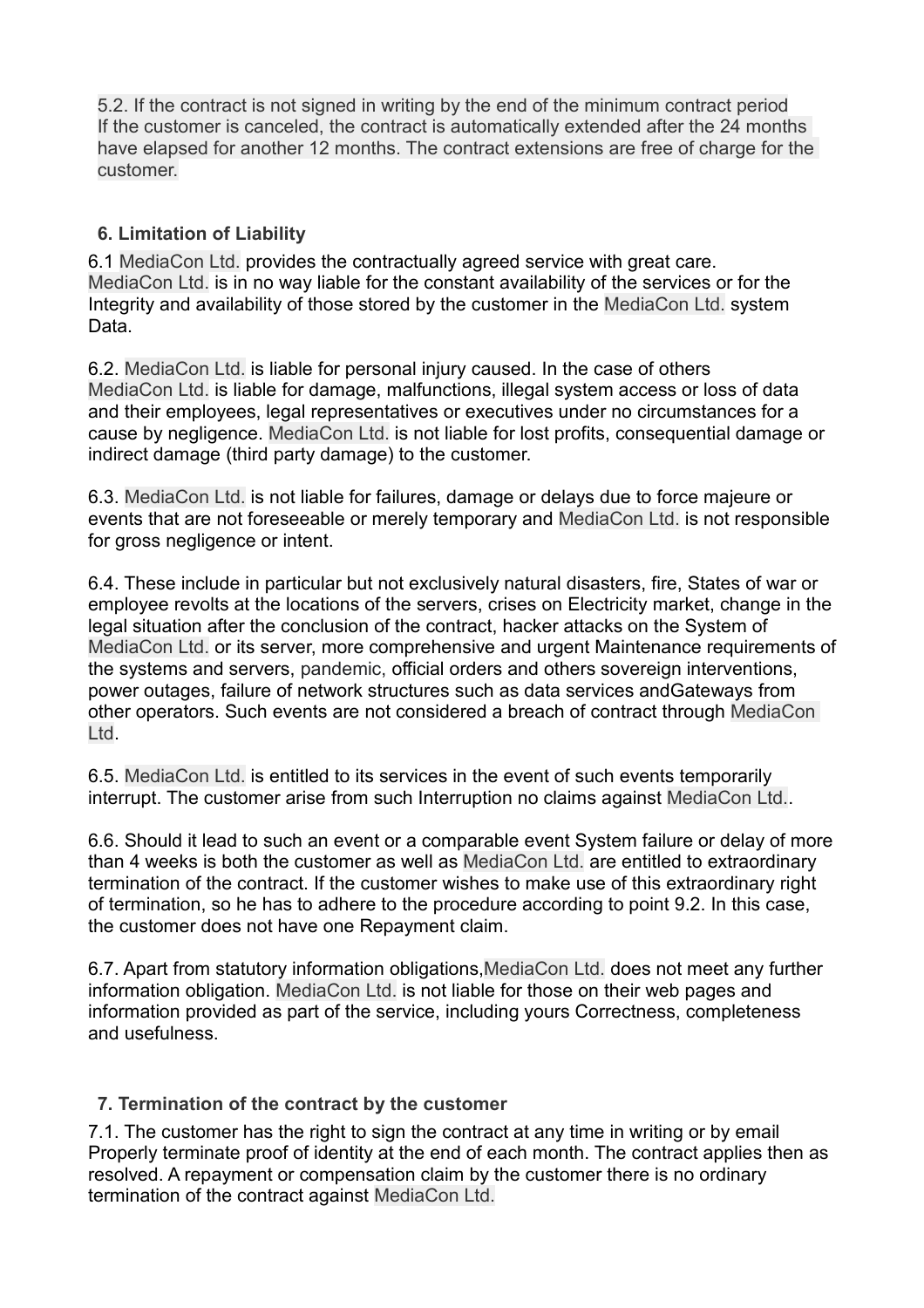7.2. The customer has the right to sign the contract in writing or by email Proof of his identity, cancel without notice if MediaCon Ltd. can no longer provide his services or if there are important reasons exist which the maintenance of the contract is unreasonable for the customer do. The contract is then deemed to be terminated. A repayment or Compensation claim of the customer in the event of ordinary termination of the contract against MediaCon Ltd. does not exist.

### **8. Termination of the contract by MediaCon Ltd.**

8.1. MediaCon Ltd. has the right to extraordinary termination of the contract if an event within the meaning of point 6.4 to a system failure or delay of more than 4 weeks, the customer violates essential provisions of the contract or It violates any law with regard to the content in the affiliate webpage Serious legal changes are not or not completely due to MediaCon Ltd. can be met, there are other important reasons which the Make maintenance of the contract unreasonable for MediaCon Ltd. A Repayment or compensation claim of the customer in the event of ordinary termination of the. There is no contract against MediaCon Ltd..

8.2. Is the economic profitability of the service uncertain or is it in the Future no longer given MediaCon Ltd. can decide at its own discretion, whether the contract will be terminated or the service will only be suspended for a certain period of time becomes. In this case, MediaCon Ltd. will inform the customer in writing. A Repayment or compensation claim of the customer in the event of ordinary termination of the There is no contract against MediaCon Ltd.

#### **9. Obligations of the customer**

In the course of registration, the customer is obliged to provide all for the Provide truthful information required for the conclusion of the contract. This includes: First name, last name, address, date of birth, telephone number, email address, his Affiliate partner ID and that of its sponsor. With registration the customer confirms his Of legal age. The customer is obliged to avoid any limitation of his legal capacity to inform MediaCon Ltd. immediately. If the customer is a company, he has to to inform MediaCon Ltd. immediately of the bankruptcy or dissolution. The customer has Changes to his data must also be announced immediately in writing or by email with proof of his identity.

#### **10. Communication with the customer**

Notifications are generally made in writing by e-mail to the customer at the Registration given email address. Changes to the email provided by the customer The customer must provide the address to MediaCon Ltd. in writing by e-mail with proof of identity. The customer does not give changes known, the information sent MediaCon Ltd. to the last email applies Address of the customer as received.

#### **11. Obfuscation of identity**

It is generally forbidden to log into the website using technologycarry out, which conceal the true identity (IP address) of the customer or mask (login via anonymous proxy server, VPN, IP changer). MediaCon Ltd. is in In such cases, the customer is entitled to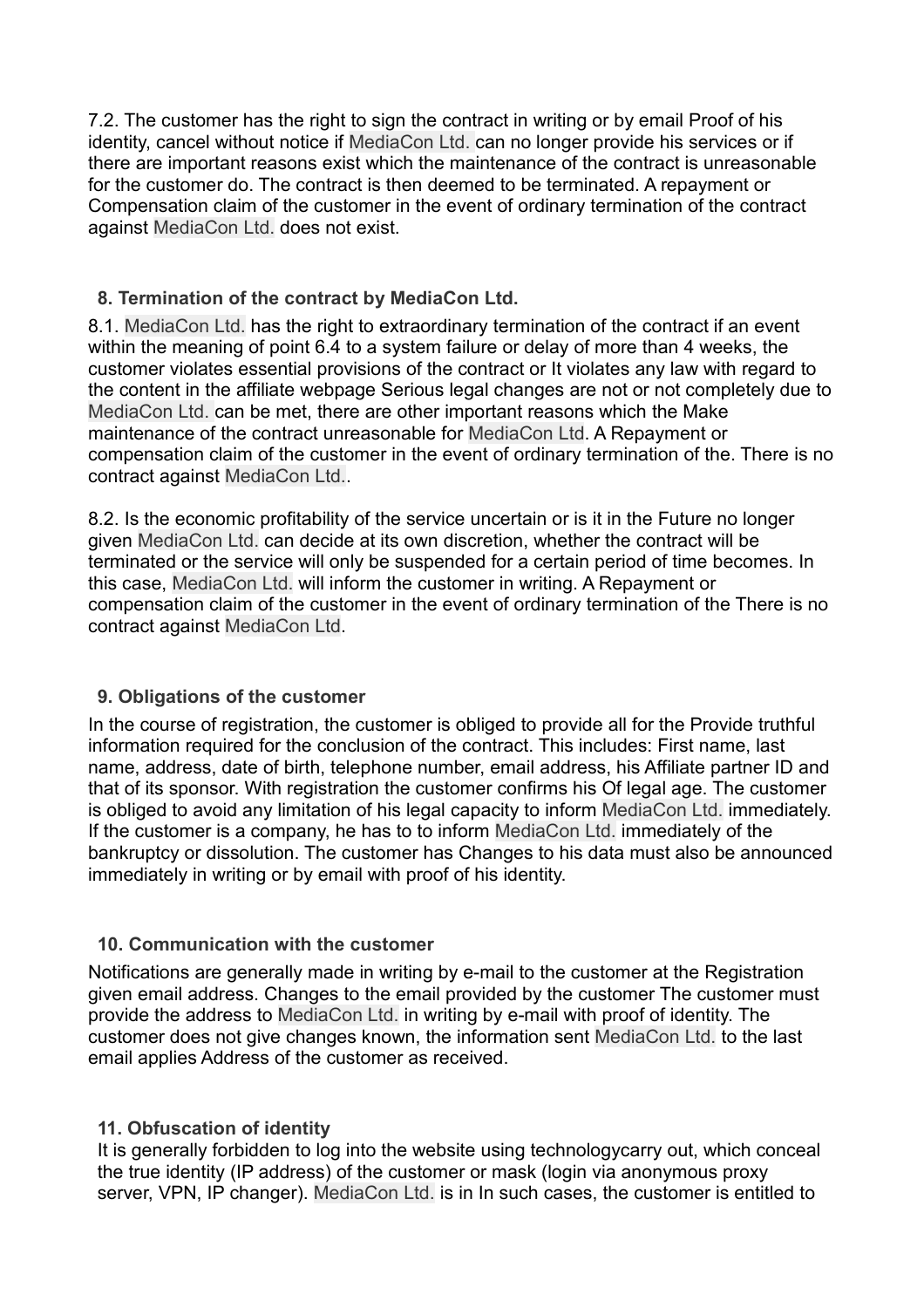block the customer's affiliate webpage and this only to be released again after clear identification of the customer.

## **12. Customer's duty of care**

12.1. The customer is advised that he has his own IT systems with which access to the affiliate webpage of MediaCon Ltd. takes place, as far as possible before access. Third parties in particular must protect against viruses, Trojans, worms, etc. (in particular through adequate virus protection, firewall). Any liability of MediaCon Ltd. for Damage to the customer due to the inadequate security of their own IT systems arising is excluded.

12.2 MediaCon Ltd. has a claim for damages against the customer if MediaCon Ltd. Damage occurs because the customer has violated this duty of care or the customer the immediate notification that data is known to an unauthorized third party fail to MediaCon Ltd.

## **13. Data protection**

13.1. Data is only collected if the customer requests it within the scope of the order or Voluntarily communicates the registration process. MediaCon Ltd. uses the transmitted personal data without separate consent in accordance with the provisions of data protection law exclusively for the purpose of fulfilling the contract. For the purpose of fulfilling the contract, e.g. of billing, are personal Customer data to third parties, such as the accounting department, the paying bank or Suppliers forwarded, insofar as this is necessary to fulfill the above-mentioned contractual Obligations is necessary.

13.2 The customer is entitled to free information about his data and changes, To request blocking or deletion of his data.MediaCon Ltd. reserves the right reimbursement of expenses for multiple requests for information in the same calendar year desire. If the customer has more information about the storage of his personal data or the deletion, blocking or change of If you want data of the interested party, support is available at the email address available.

13.3. After the contract has been fully processed, the customer's data blocked and deleted after the years for tax or commercial reasons Must be kept unless the customer expressly requests further use who has consented to the personal data.

## **14. Confidentiality**

The customer agrees that confidential information regarding the MediaCon Ltd. that are made available to the customer exclusively as part of the contractual relationship, and which are not already publicly accessible or known (and which are not as a result of a Violation of this confidentiality obligation became publicly available or known), or to the respective recipient of the information on a non-confidential basis have been made available only to be used in this Fulfill the obligations assumed in the business relationship.